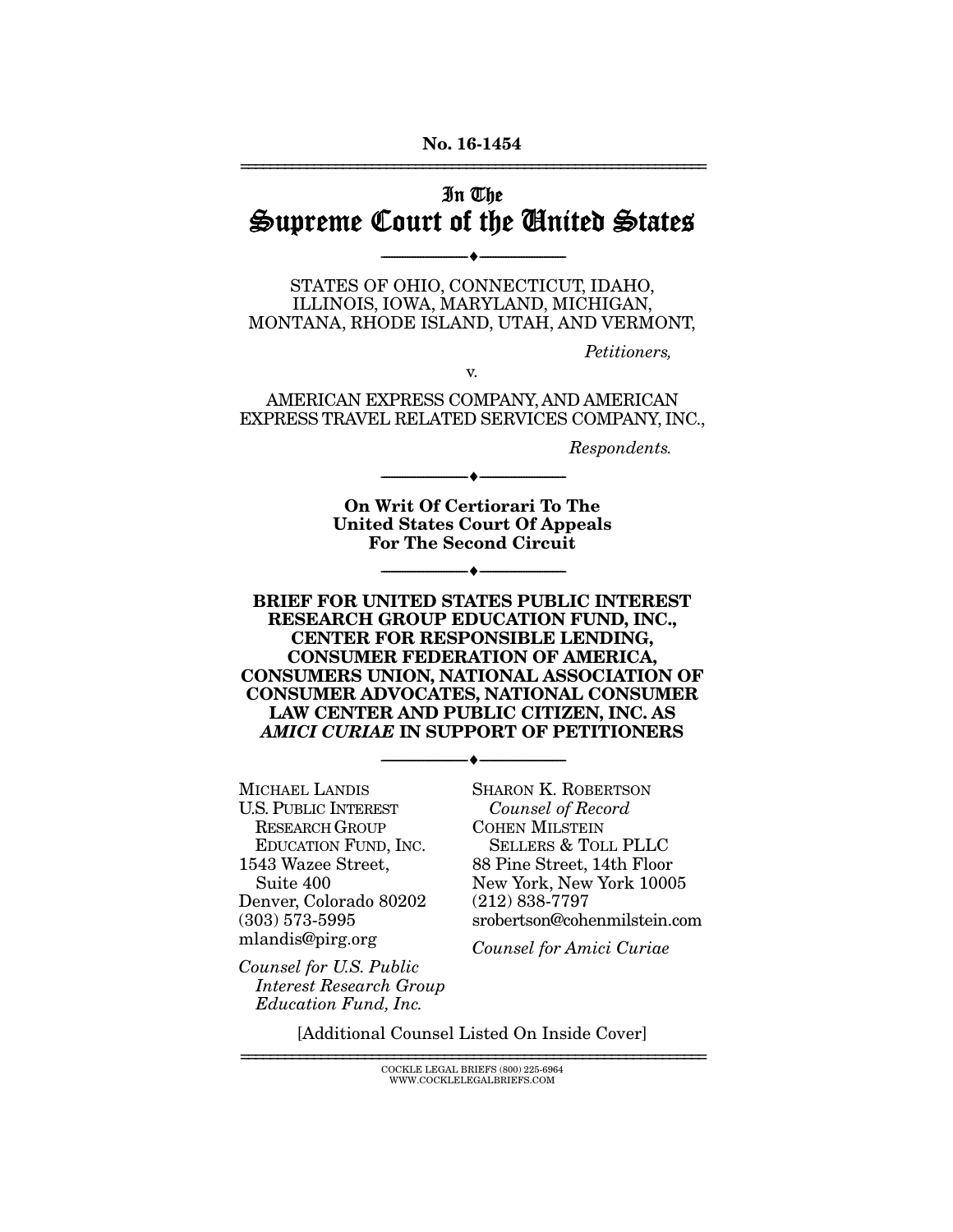GEORGE P. SLOVER CONSUMERS UNION 1101 17th Street N.W., Suite 500 Washington, D.C. 20036 (202) 462-6262 gslover@consumer.org

*Counsel for Consumers Union*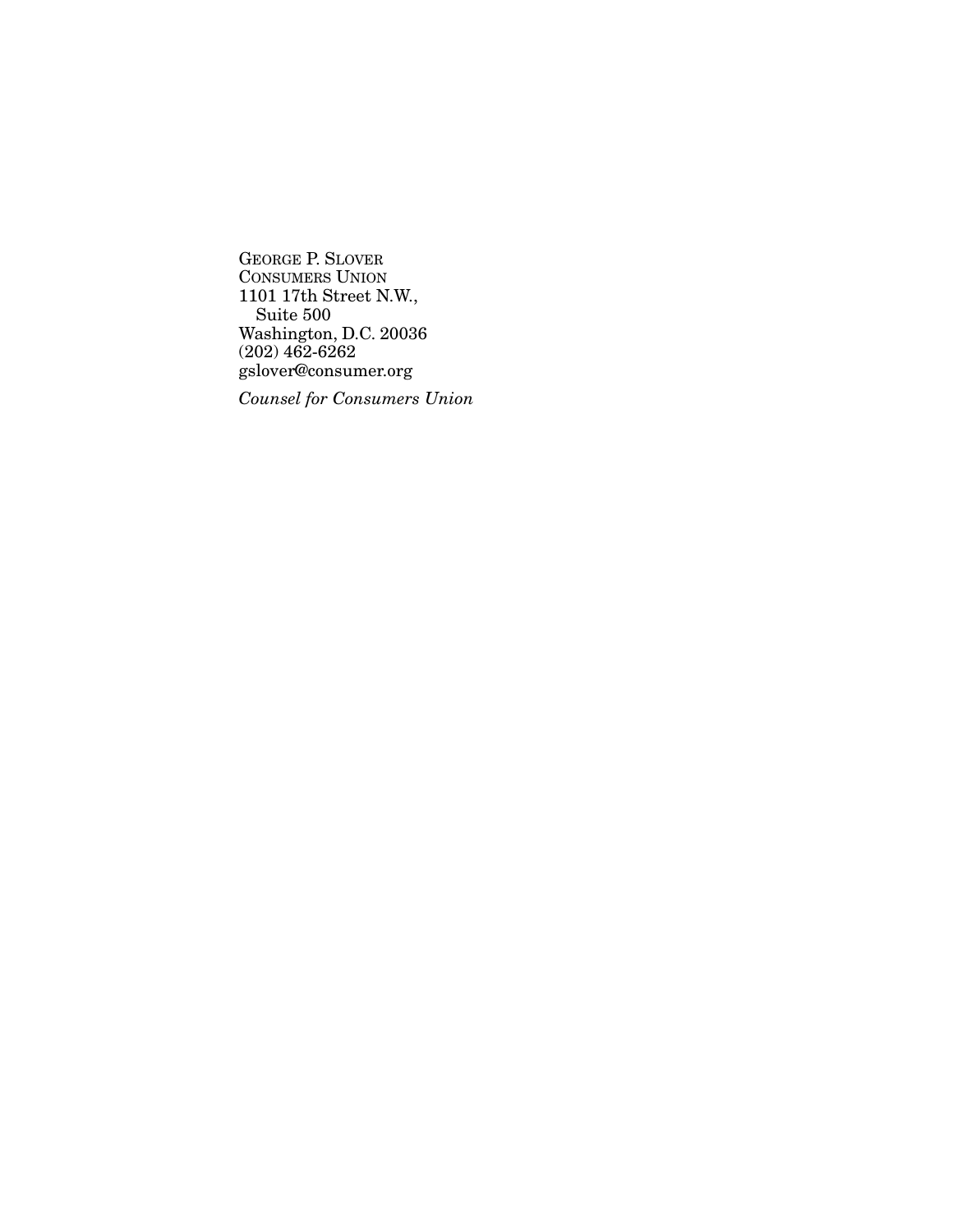## TABLE OF CONTENTS

|                                                                                           | Page |
|-------------------------------------------------------------------------------------------|------|
|                                                                                           | ij   |
|                                                                                           |      |
| INTRODUCTION AND SUMMARY OF                                                               |      |
|                                                                                           | 5    |
|                                                                                           |      |
| I. Merchant Restraints Suppress Price Com-<br>petition And Harm Consumers                 | 7    |
| II. The Second Circuit's Opinion Fails to Ac-<br>cord the Requisite Deference to the Dis- |      |
|                                                                                           | 12   |
|                                                                                           | 15   |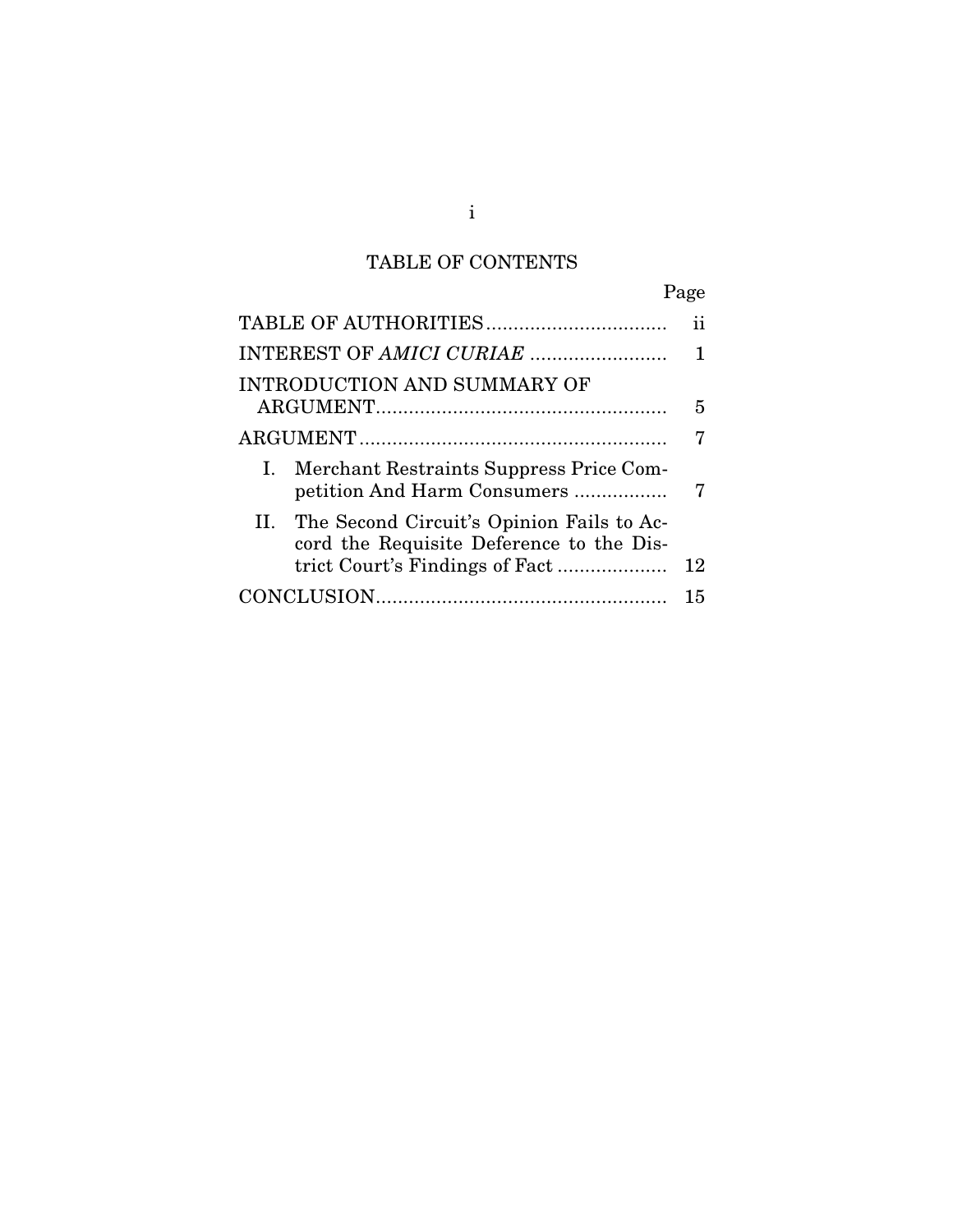# TABLE OF AUTHORITIES

| <b>CASES</b>                                                                                                                                                                          |
|---------------------------------------------------------------------------------------------------------------------------------------------------------------------------------------|
| Anderson v. City of Bessemer City,                                                                                                                                                    |
| Bus. Elecs. Corp. v. Sharp Elecs. Corp.,                                                                                                                                              |
| Cal. Dental Ass'n v. F.T.C.,                                                                                                                                                          |
| Leegin Creative Leather Prods., Inc. v. PSKS, Inc.,                                                                                                                                   |
| Nat'l Soc'y of Prof'l Eng'rs v. United States,                                                                                                                                        |
| State Oil Co. v. Khan,                                                                                                                                                                |
| United States v. Am. Express Co.,<br>838 F.3d 179 (2d Cir. 2016), cert. granted,<br><i>Ohio v. Am. Express Co.</i> , No. $16-1454$ ,<br>2017 WL 2444673 (Oct. 16, 2017) 6, 12, 13, 14 |
| United States v. Am. Express Co.,<br>88 F. Supp. 3d 143 (E.D.N.Y. 2015) passim                                                                                                        |
| United States v. Socony-Vacuum Oil Co.,                                                                                                                                               |
| <b>OTHER AUTHORITIES</b>                                                                                                                                                              |
| Adom I I cuitin Duiceless? The Fearenic Costa                                                                                                                                         |

| Adam J. Levitin, <i>Priceless? The Economic Costs</i> |  |
|-------------------------------------------------------|--|
| of Credit Card Merchant Restraints, 55 UCLA           |  |
|                                                       |  |

ii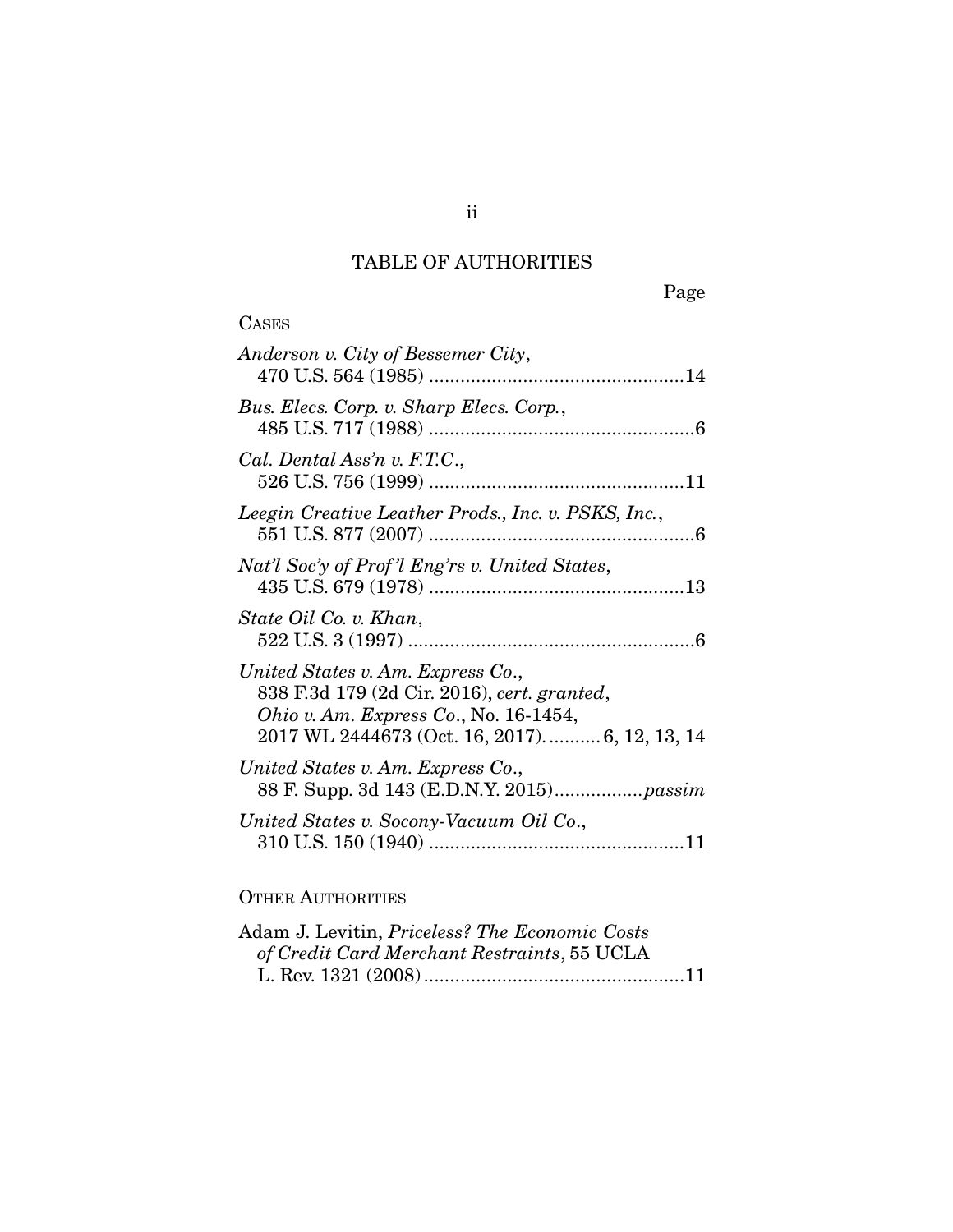## TABLE OF AUTHORITIES – Continued

| Consumer Financial Protection Bureau, The<br>Consumer Credit Card Market (2015), availa-<br>ble at http://files.consumerfinance.gov/f/201512_<br>cfpb_report-the-consumer-credit-card-market.<br>. 7 |  |
|------------------------------------------------------------------------------------------------------------------------------------------------------------------------------------------------------|--|
| NYU Stern School of Business, Margins by Sec-<br>tor (Jan. 2017), <i>available at</i> http://pages.stern.<br>nyu.edu/~adamodar/New_Home_Page/datafile/                                               |  |
| Scott Schuh et al., Federal Reserve Bank of Bos-<br>ton, Who Gains and Who Loses from Credit<br>Card Payments? Theory and Calibrations<br>(2010), available at https://www.bostonfed.                |  |
| Steven Semeraro, Assessing the Costs & Benefits<br>of Credit Card Rewards: A Response to Who<br>Gains and Who Loses from Credit Card Pay-<br>ments? Theory and Calibrations, 25 Loy. Con-            |  |
| The Federal Reserve, Consumer Credit Out-<br>standing (Levels) (Nov. 7, 2017), available at<br>https://www.federalreserve.gov/releases/g19/                                                          |  |
| The Federal Reserve, The Federal Reserve Pay-<br>ments Study 2016 (2016), available at https://<br>www.federalreserve.gov/newsevents/press/other/<br>2016-payments-study-20161222.pdf 7, 8           |  |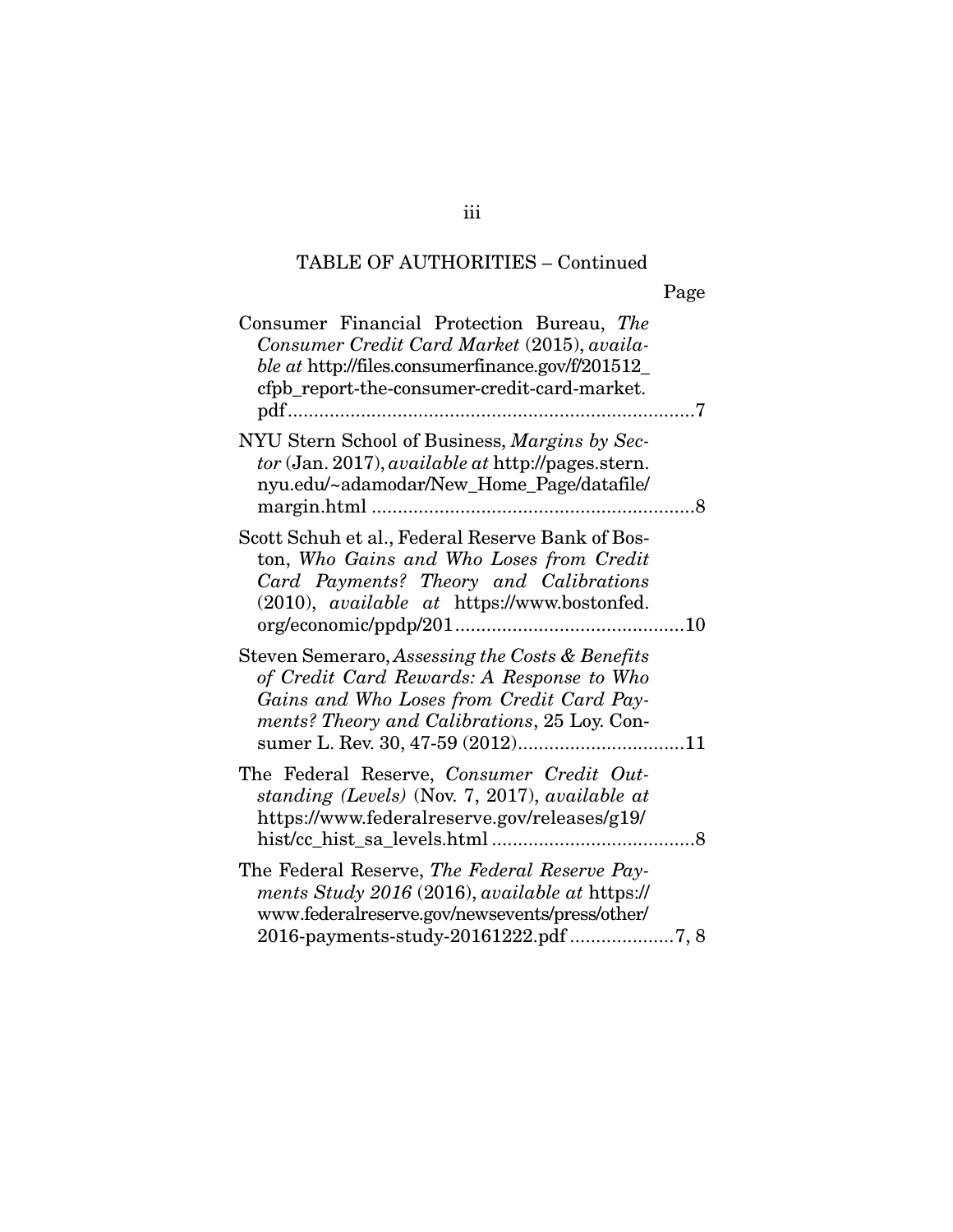## TABLE OF AUTHORITIES – Continued

|                                                                                                                                                                                                                                           | Page |
|-------------------------------------------------------------------------------------------------------------------------------------------------------------------------------------------------------------------------------------------|------|
| U.S. Merchants Paid \$88.39 Billion in Card Fees<br>in 2016, Nilson Rep. (May 2017), available at<br>http://www.prweb.com/releases/prweb14347691.<br>$htm$                                                                                |      |
| William W. Shaw, A Question of Integrity, Credit                                                                                                                                                                                          |      |
| Zhu Wang, Federal Reserve Bank of Kansas<br>City, Market Structure and Credit Card Pric-<br>ing: What Drives the Interchange? (2007),<br><i>available at http://www.frbatlanta.org/news/</i><br>CONFEREN/08payments/08payments_Wang.pdf 9 |      |

iv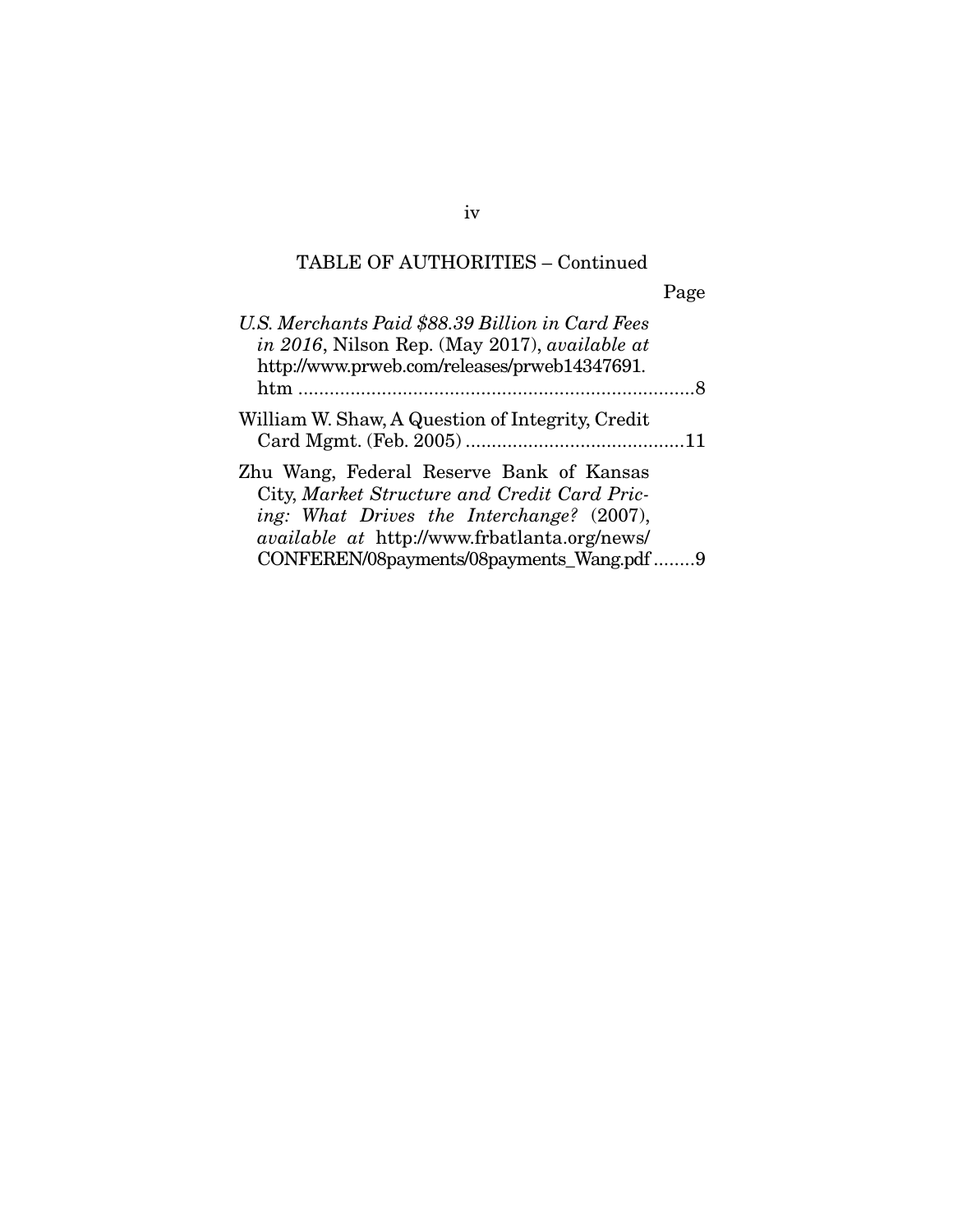#### INTEREST OF *AMICI CURIAE*

*Amici curiae* are leading not-for-profit consumer advocacy organizations, with broad knowledge about consumers' use of credit cards. *Amici* are particularly well qualified to assist the Court in understanding how the public interest, and consumer interests in particular, are undermined by anticompetitive restraints against merchants, such as the restraints at issue here.<sup>1</sup>

United States Public Interest Research Group Education Fund, Inc. ("U.S. PIRG Education Fund") is a  $501(c)(3)$  independent, non-partisan organization that works on behalf of consumers and the public interest. Through research, public education, and outreach, it serves as a counterweight to the influence of powerful special interests that threaten the public's health, safety, or well-being. U.S. PIRG Education Fund participates as *amicus curiae* in cases that will have a substantial impact on consumers and the public interest, such as this one. U.S. PIRG Education Fund has long advocated on the issue of swipe fee reform, believes that cash customers should not pay more to subsidize credit card reward programs, and supports

<sup>&</sup>lt;sup>1</sup> Counsel for *amici* files this brief with consent of the parties, whose blanket consents are on file with the Court. No counsel for a party authored this brief in whole or in part, and no counsel or party made a monetary contribution intended to fund the preparation or submission of this brief. No persons other than *amici curiae*, their members, or their counsel made a monetary contribution to its preparation or submission.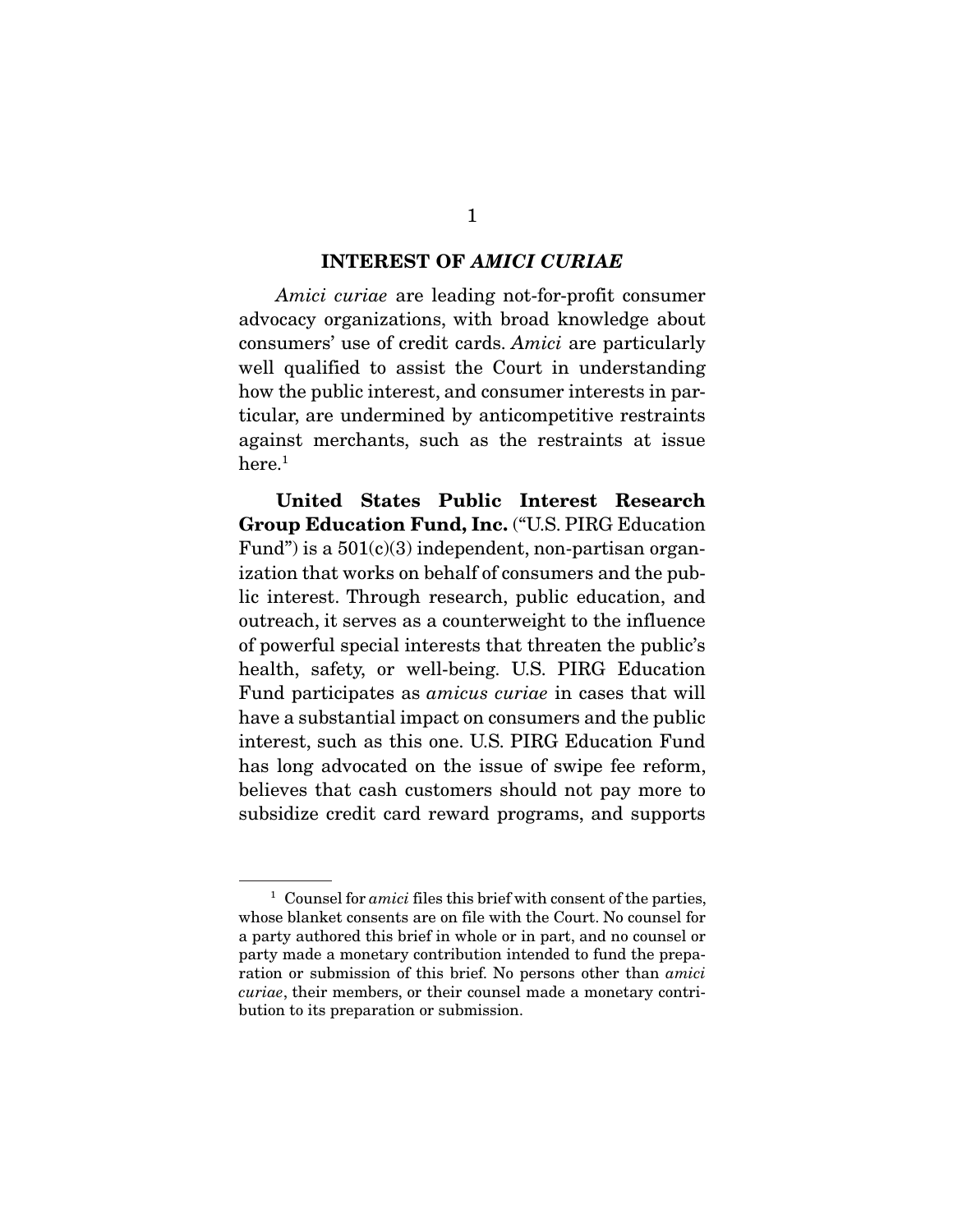efforts to make the costs of credit transparent to consumers.

The Center for Responsible Lending ("CRL") is a non-profit policy, advocacy, and research organization dedicated to exposing and eliminating abusive practices in the market for consumer financial services and to ensuring that consumers may benefit from the full range of consumer protection laws designed to inhibit unfair and deceptive practices by banks and other financial services providers. CRL is an affiliate of Self-Help, one of the nation's largest non-profit community development financial institutions. Since 1980, Self-Help has provided over \$7 billion in financing to 131,000 families, individuals and businesses underserved by traditional financial institutions. Through its credit union network, Self-Help's two credit unions serve over 130,000 people in North Carolina, California, Chicago, Florida and Wisconsin and offers a full range of financial products and services. Additionally, CRL issues research and policy reports on a variety of financial products, including credit cards. CRL has broad knowledge of the credit card market and is well situated to assist the court in understanding the impact of merchant restraints on the cost of consumer credit.

Consumer Federation of America ("CFA") is an association of non-profit consumer organizations that was established in 1968 to advance the consumer interest through research, advocacy, and education. Today, nearly 300 of these groups participate in the federation and govern it through their representatives on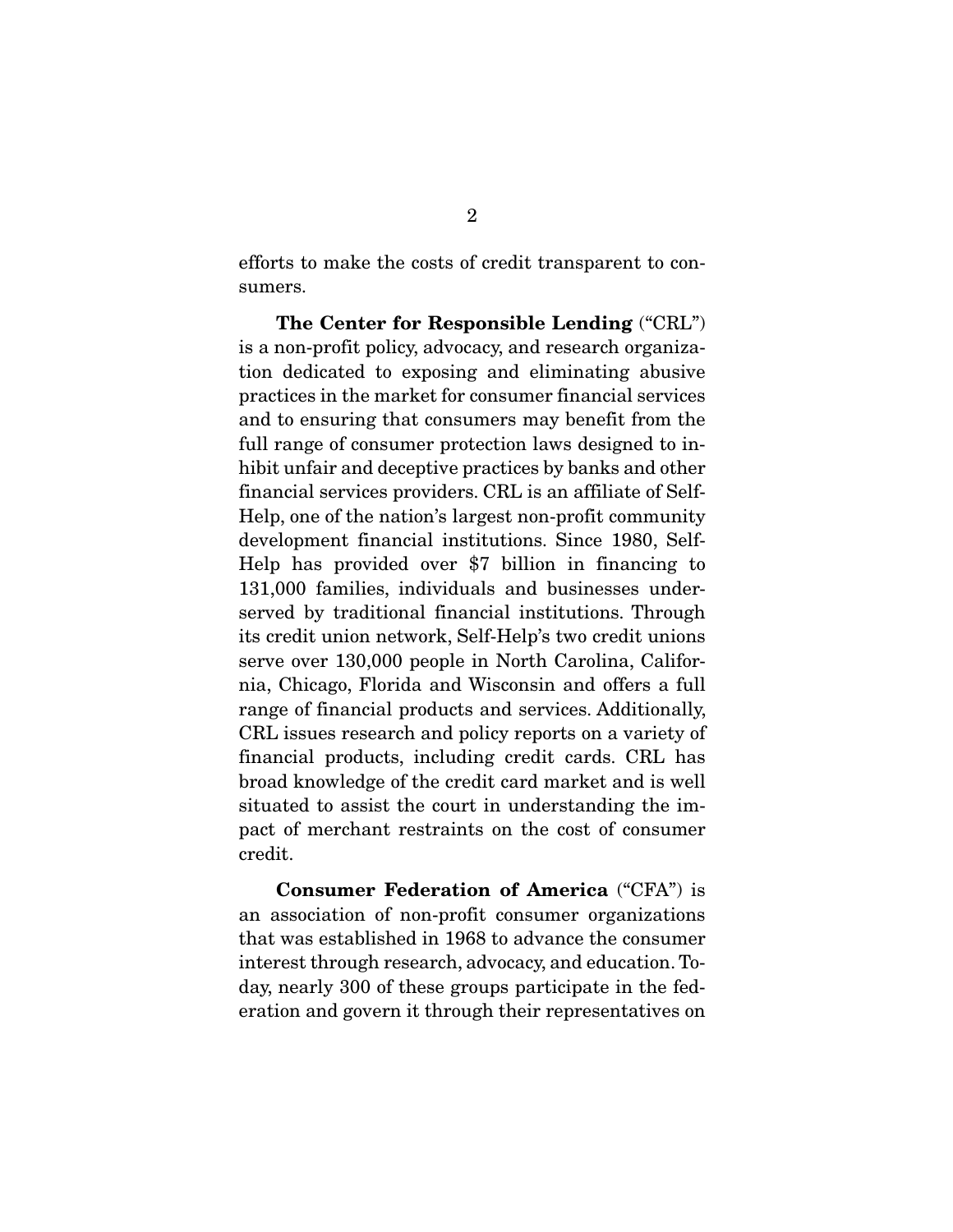the organization's Board of Directors. As a research organization, CFA investigates consumer issues, behavior, and attitudes through surveys, focus groups, investigative reports, economic analysis, and policy analysis. The findings of such research are published in reports that assist consumer advocates and policymakers as well as individual consumers. As an advocacy organization, CFA works to advance proconsumer policies on a variety of issues before Congress, the White House, federal and state regulatory agencies, state legislatures, and the courts. As an education organization, CFA disseminates information on consumer issues to the public and news media, as well as to policymakers and other public interest advocates. Since it was formed, ensuring a fair financial marketplace has been a top priority for CFA.

Consumers Union is the policy and mobilization division of Consumer Reports, an expert, independent, non-profit organization whose mission is to work for a fair, just, and safe marketplace for all consumers and to empower consumers to protect themselves. It conducts its policy work in the areas of antitrust and competition policy and financial reform, as well as food and product safety, privacy and data security, telecommunications reform, health care reform, and other areas. Consumer Reports is the world's largest independent product-testing organization. Using its dozens of labs, auto test center, and survey research department, the non-profit organization rates thousands of products and services annually. Founded in 1936, Consumer Reports has over 7 million subscribers to its magazine,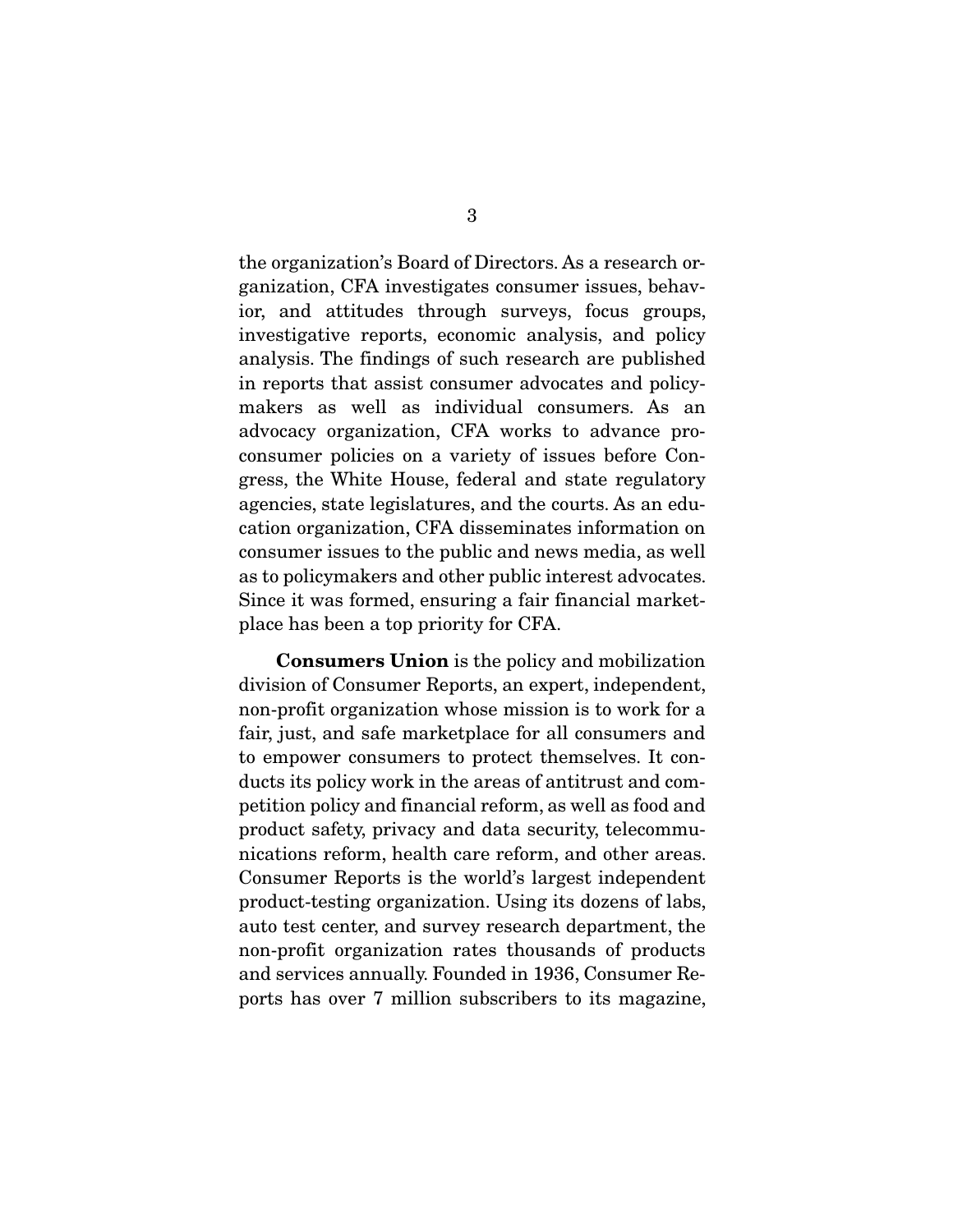website, and other publications. Consumers Union has been actively engaged against the harms caused by anticompetitive credit card practices for many years.

National Association of Consumer Advocates ("NACA") is a non-profit corporation formed in 1994 whose members are lawyers, law professors, and students whose practice or area of study involves consumer protection. NACA's mission is to promote justice for consumers by maintaining a forum for informationsharing among consumer advocates and to serve as a voice for its members and consumers in the struggle to curb unfair and oppressive business practices.

National Consumer Law Center ("NCLC") is a national research and advocacy organization focusing on justice in consumer financial transactions, especially for low-income and elderly consumers. Since its founding in 1969, NCLC has been a resource center addressing consumer finance issues affecting equal access to fair credit in the marketplace. NCLC publishes a 20-volume Consumer Credit and Sales Legal Practice Series and has served on the Federal Reserve System Consumer-Industry Advisory Committee, as the Federal Trade Commission's designated consumer representative, and on committees of the National Conference of Commissioners on Uniform State Laws.

Public Citizen, Inc. is a non-profit consumer advocacy organization that appears on behalf of its nationwide membership before Congress, administrative agencies, courts, and state governments on a wide range of issues. Public Citizen works for enactment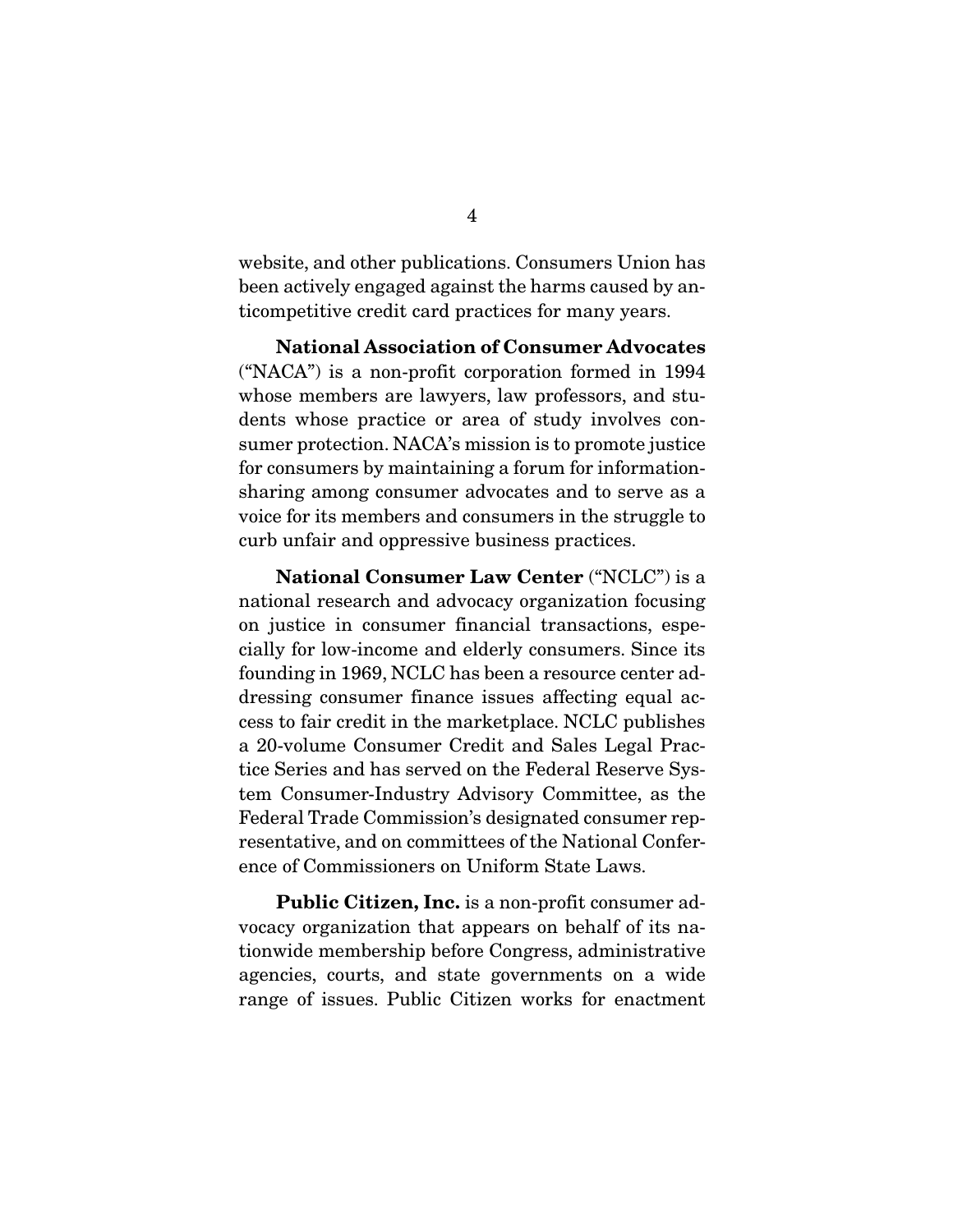and enforcement of laws to protect consumers, workers, and the public and to foster open and fair governmental processes. Public Citizen believes that vigorous enforcement of antitrust laws is critical to protecting consumers against collusive corporate practices that increase prices and diminish consumer choice. Public Citizen and its attorneys have joined in or represented parties to *amicus curiae* briefs in many cases in this Court and others involving antitrust claims. *See*, *e.g.*, *N.C. Bd. of Dental Examiners v. FTC*, 135 S. Ct. 1101 (2015); *Am. Express Co. v. Italian Colors Rest.*, 570 U.S. 228 (2013); *Delta Airlines v. Siegel*, No. 16-16401 (11th Cir. appeal pending).

### INTRODUCTION AND SUMMARY OF ARGUMENT

--------------------------------- ---------------------------------

 This case concerns virtually every dollar that Americans spend on consumer goods and services. The contractual provisions at issue require that the overwhelming majority of the 6.4 million businesses that accept American Express ("Amex") credit cards must not promote any other payment method above Amex cards, imply any preference for other payment methods, or attempt to dissuade anyone from using an Amex card.2 The restrictions Amex imposes on the sprawling network of merchants who accept its cards

<sup>2</sup> *United States v. Am. Express Co.*, 88 F. Supp. 3d 143, 162 (E.D.N.Y. 2015) ("*Amex I*"), *rev'd and remanded*, *United States v. Am. Express Co.*, 838 F.3d 179 (2d Cir. 2016), *cert. granted*, *Ohio v. Am. Express Co.*, No. 16-1454, 2017 WL 2444673 (Oct. 16, 2017).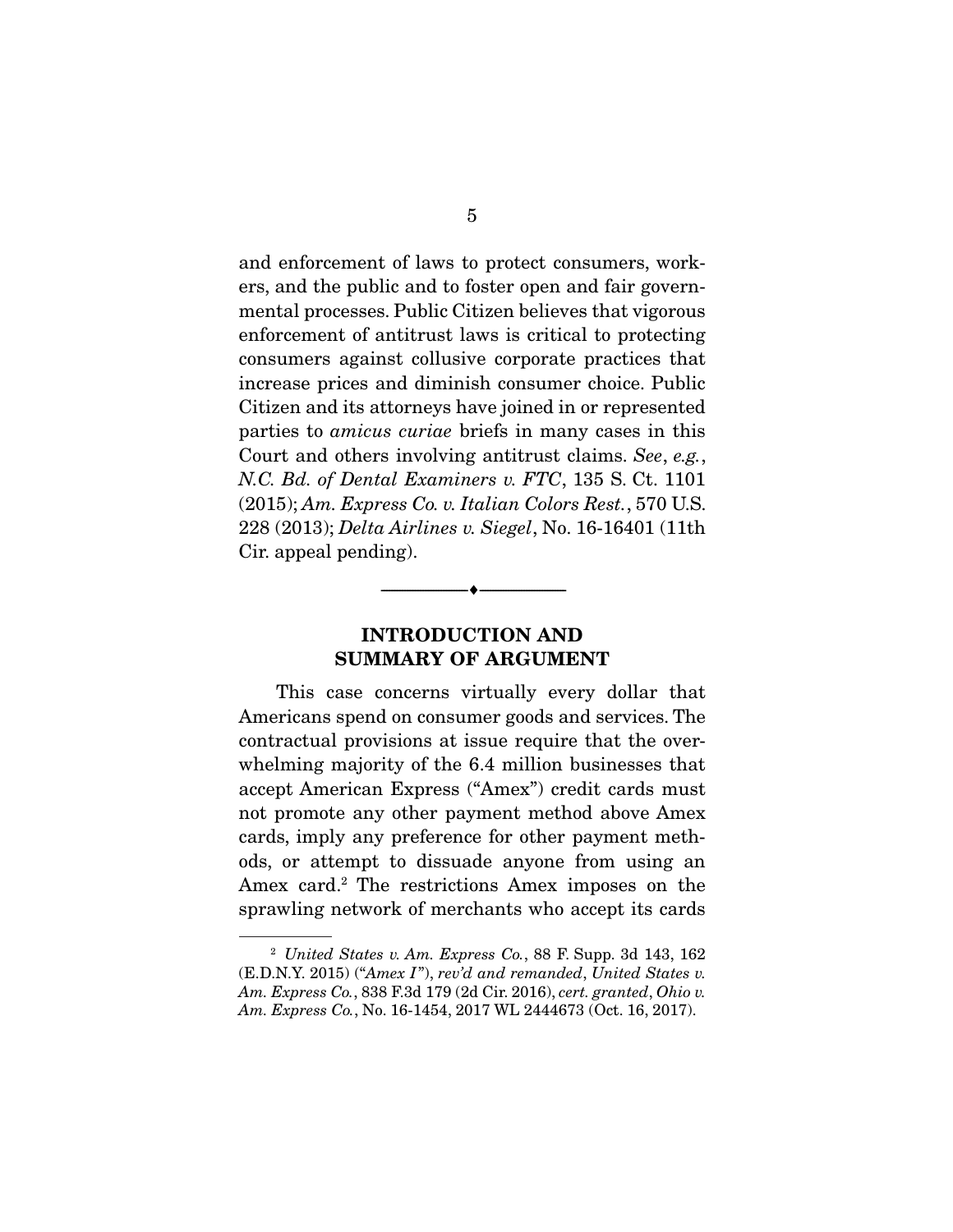are inextricably linked to every consumer transaction – regardless of whether consumers choose to pay with an Amex card, another credit card, a debit card, another form of electronic payment, or cash.

 After a seven-week trial, the district court issued a 150-page order holding that Amex's merchant restraints suppress horizontal competition in violation of the Sherman Act. Specifically, the district court held that Amex's merchant restraints have rendered "[p]rice competition . . . a critical avenue of horizontal interbrand competition . . . near[ly] irrelevan[t]."3 The district court's opinion comports with this Court's repeated admonition that preserving horizontal competition is the principal objective of the antitrust laws.4 The district court's injunction against Amex's merchant restraints had the potential to restore competition to a market where it has long been in short supply. The Second Circuit nonetheless reversed the district court and ordered judgment in Amex's favor.5

 The Second Circuit's decision reflects a fundamentally erroneous view of the effects of Amex's merchant restraints. First, the restrictions Amex imposes on its merchant customers stifle price competition to the

<sup>3</sup> *Amex I*, 88 F. Supp. 3d at 209.

<sup>4</sup> *Leegin Creative Leather Prods., Inc. v. PSKS, Inc.*, 551 U.S. 877, 878 (2007); *State Oil Co. v. Khan*, 522 U.S. 3, 15 (1997); *Bus. Elecs. Corp. v. Sharp Elecs. Corp.*, 485 U.S. 717, 724 (1988).

<sup>5</sup> *United States v. Am. Express Co.*, 838 F.3d 179 (2d Cir. 2016) ("*Amex II*"), *cert. granted*, *Ohio v. Am. Express Co.*, No. 16-1454, 2017 WL 2444673 (Oct. 16, 2017).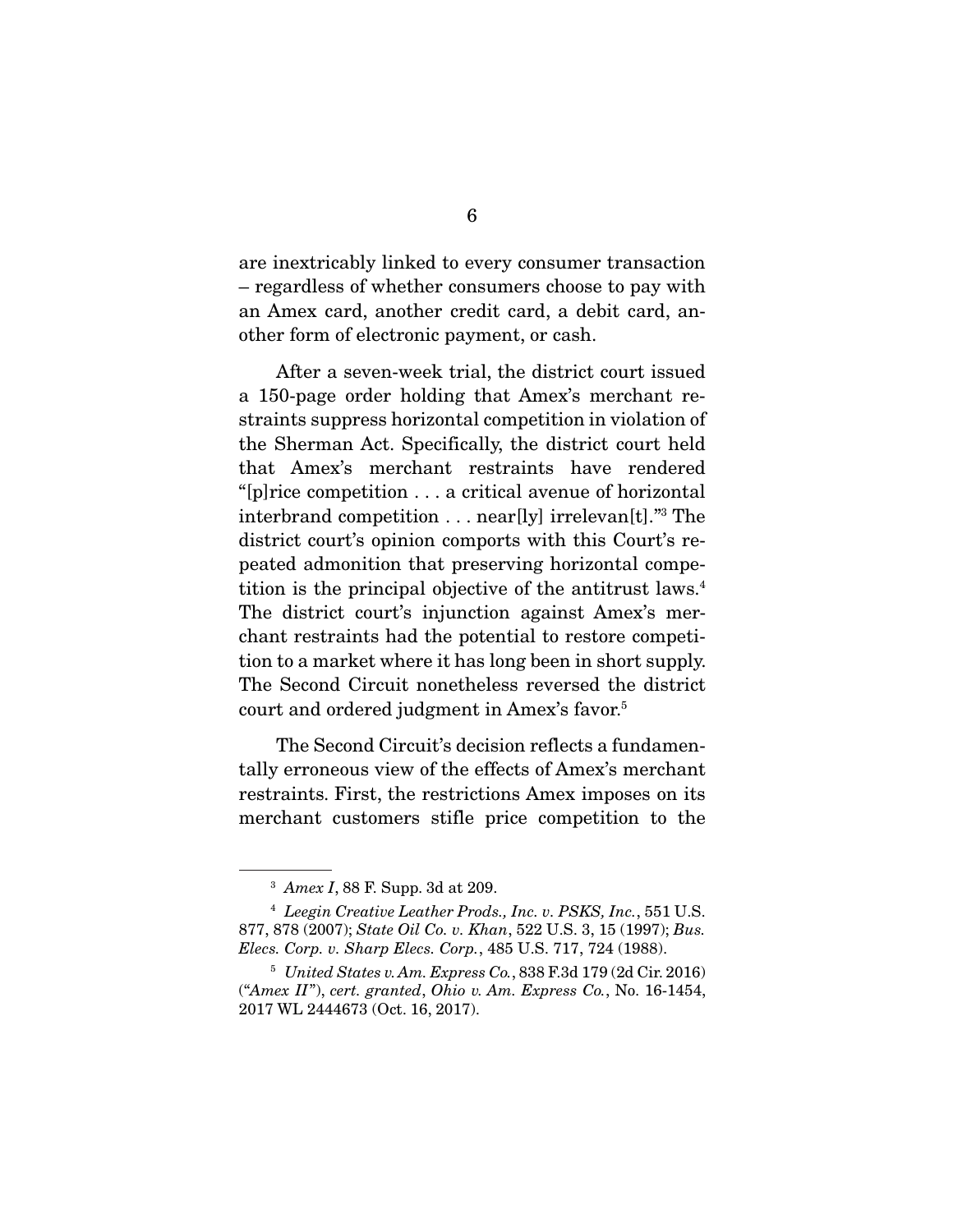detriment of consumers.6 Second, the Second Circuit's opinion improperly contradicts the district court's factual findings without determining that they were clearly erroneous. Without this Court's intervention, the Second Circuit's decision could be invoked across a range of industries to shelter anticompetitive conduct from appropriate scrutiny under the antitrust laws.

#### ARGUMENT

--------------------------------- ---------------------------------

### I. Merchant Restraints Suppress Price Competition And Harm Consumers.

 Most adult Americans hold at least one credit card, and the average consumer holds nearly four such cards.7 In 2015, there were approximately \$3.16 trillion in credit card purchases in the United States, representing nearly 34 billion credit card transactions.<sup>8</sup> In September 2017, Americans collectively held over one trillion dollars in revolving credit card debt, approaching the previous record sum of \$1.02 trillion, recorded

<sup>6</sup> Although the relevant market for *antitrust purposes* is the merchant services market, *see* Pet'rs Br. 11, the point remains that a reduction in competition in the merchant services market results in harm to consumers *on top of* – and *as a result of* – supracompetitive merchant prices.

<sup>7</sup> Consumer Financial Protection Bureau, *The Consumer Credit Card Market* 11 (2015), *available at* http://files.consumer finance.gov/f/201512\_cfpb\_report-the-consumer-credit-card-market. pdf.

<sup>8</sup> The Federal Reserve, *The Federal Reserve Payments Study 2016* (2016), *available at* https://www.federalreserve.gov/newsevents/ press/other/2016-payments-study-20161222.pdf.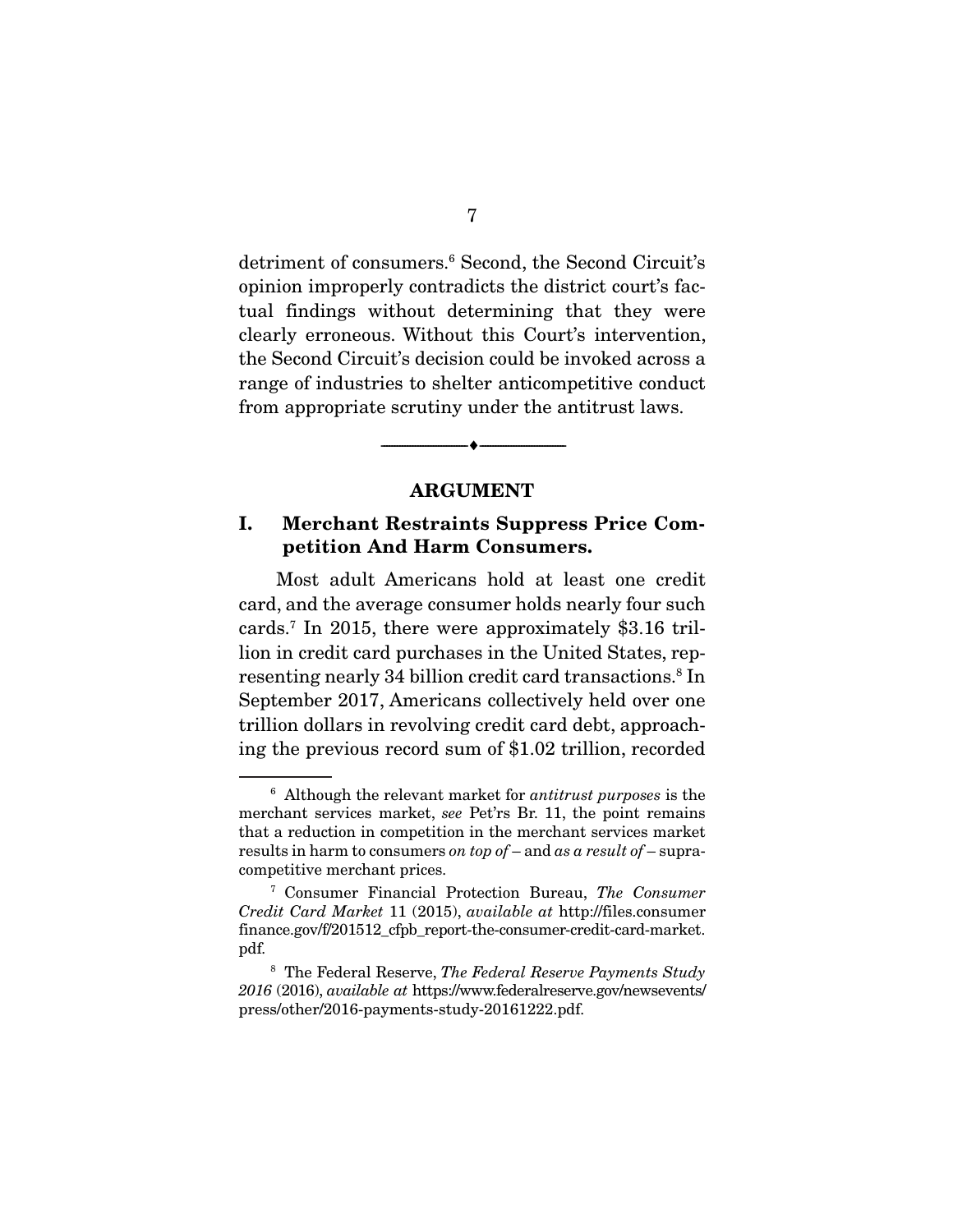in April 2008.9 The number of credit card transactions in the U.S. grew at an annual rate of 8.0 percent from 2012 to 2015.10 Simply put, credit cards are vitally important in the economic lives of American consumers.

 Merchants incur a fee each time a consumer chooses to pay with a credit card. Since consumers make this choice tens of billions of times a year, the fees add up. In 2016 alone, U.S. merchants paid \$88.39 billion in fees to credit card companies.<sup>11</sup> Many merchants that accept Amex cards sustain fees in excess of 3 percent of the amount of each credit transaction. Given that the average general retailer in the U.S. operates with a 2.60 percent net margin, $12$  merchant fees are a highly significant feature of the consumer retail market.

 Other credit cards carry markedly lower merchant fees. Yet merchants are contractually barred from educating consumers about the actual cost of using particular credit cards – and are barred from so much as *mentioning* Amex's high merchant fees – at the point

<sup>9</sup> *See* The Federal Reserve, *Consumer Credit Outstanding (Levels)* (Nov. 7, 2017), *available at* https://www.federalreserve.gov/ releases/g19/hist/cc\_hist\_sa\_levels.html.

<sup>10</sup> Federal Reserve Payments Study, *supra* note 8.

<sup>11</sup> *See U.S. Merchants Paid \$88.39 Billion in Card Fees in 2016*, Nilson Rep. (May 2017), *available at* http://www.prweb.com/ releases/prweb14347691.htm.

<sup>12</sup> *See* NYU Stern School of Business, *Margins by Sector* (Jan. 2017), *available at* http://pages.stern.nyu.edu/~adamodar/New\_ Home\_Page/datafile/margin.html.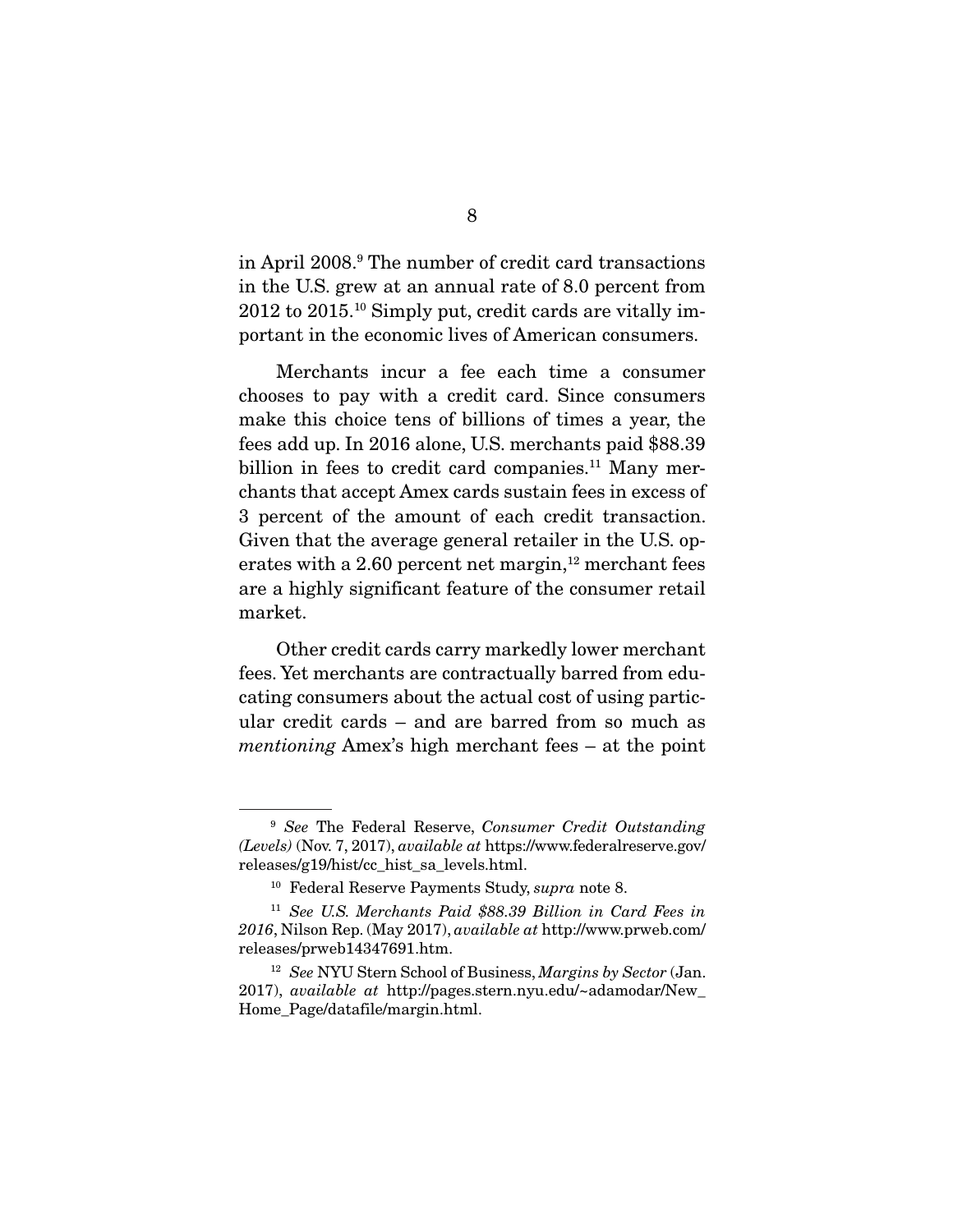of sale.13 Merchants are likewise restricted by Amex's rules from setting different prices based on whether consumers pay with an Amex card or another credit card.14 These restraints inoculate Amex against price competition from other credit card companies. Amex admitted as much at trial.15

 Absent price competition, Amex's competitors do not benefit from maintaining relatively low merchant fees. As a result, when Amex raises its fees, other credit card companies tend to follow suit.16 The district court found that Amex has been able to impose a steady succession of fee increases on merchants without fear of significant merchant attrition.<sup>17</sup> The result is artificially elevated and ever-escalating credit card costs for merchants, which in turn drives up prices for consumers.18

 The harm to consumers from supra-competitive prices is not theoretical.19 For example, a major U.S. airline testified that its credit card fee costs were *twice* as much as its domestic labor costs.20 And though Amex

<sup>13</sup> *Amex I*, 88 F. Supp. 3d at 162.

 $14$  *Id.* 

<sup>15</sup> *See* Trial Transcript ("Tr.") 2596:2-2597:5, 2668:23-2669:3.

<sup>16</sup> *Amex I*, 88 F. Supp. 3d at 216-17.

<sup>&</sup>lt;sup>17</sup> Tr. 244, 569-70, 1608-09, 2407-10, 2414-15.

<sup>18</sup> Zhu Wang, Federal Reserve Bank of Kansas City, *Market Structure and Credit Card Pricing: What Drives the Interchange?* 7 (2007), *available at* http://www.frbatlanta.org/news/CONFEREN/ 08payments/08payments\_Wang.pdf.

<sup>19</sup> *Amex I*, 88 F. Supp. 3d at 216-24.

<sup>20</sup> Tr. 2440:23-2441:3.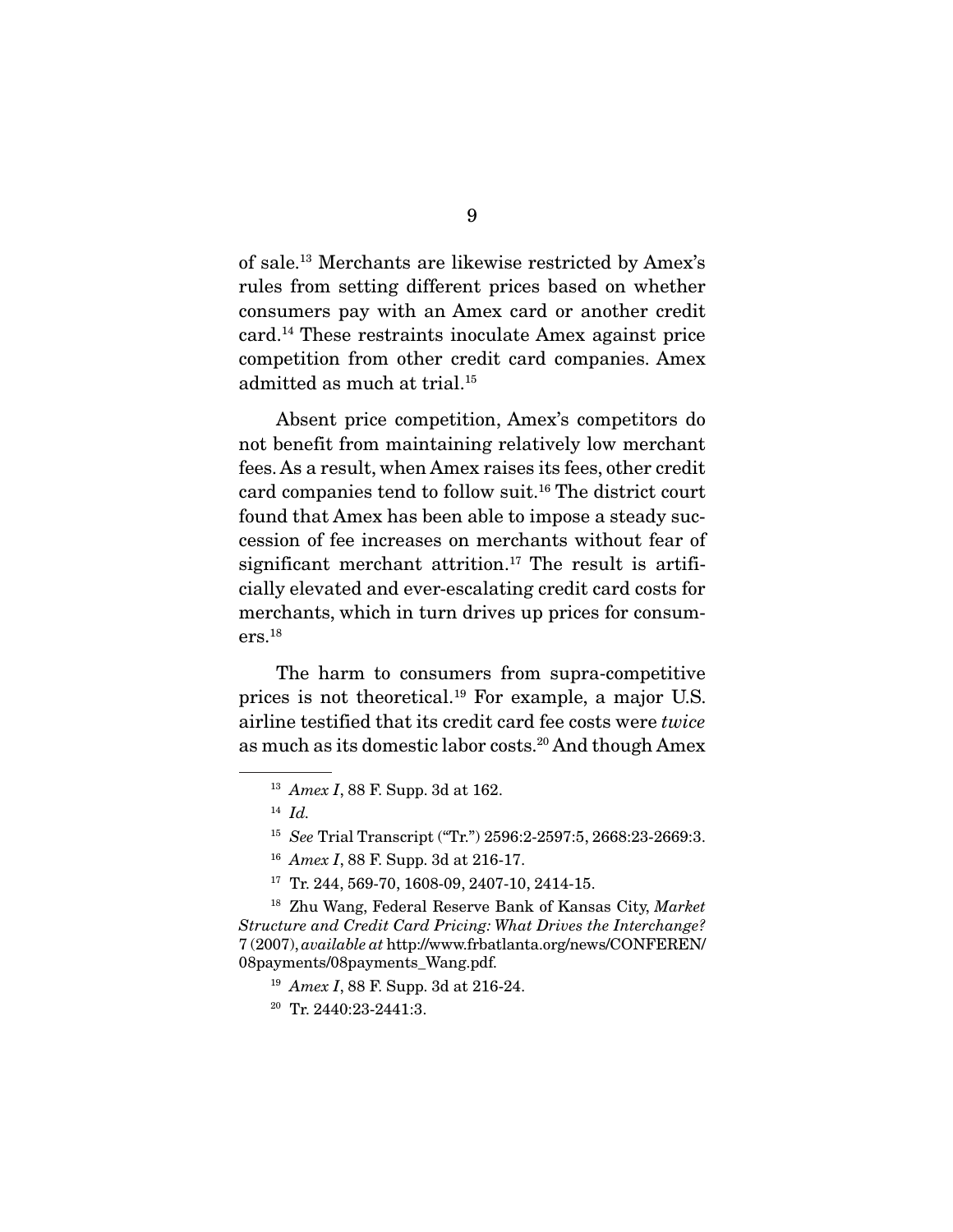customers receive cardholder rewards which may compensate *them* for higher retail prices – to some extent – the overwhelming majority of consumers – those who use cash, debit cards, other less expensive credit cards, or electronic benefit cards – face higher prices without any reciprocal benefit.<sup>21</sup>

 These other consumers effectively subsidize Amex cardholder benefits and Amex profits. In an analysis focused on gasoline and grocery purchases, the Federal Reserve Bank of Boston estimates that the subsidy from low-income card users to better-heeled "rewards card" users totals between \$1.4 billion and \$1.9 billion each year.<sup>22</sup> The district court noted the unfair regressive nature of this transfer: "a lower-income shopper who pays [for] groceries with cash or through [electronic benefits transfer] . . . is subsidizing, for example, the cost of the premium rewards conferred by American Express on its relatively small, affluent cardholder base."23

 Prohibiting merchants from being open about the costs of accepting different payment methods, and factoring those costs into their pricing, also makes it more difficult for consumers to factor those costs into their

<sup>21</sup> *Amex I*, 88 F. Supp. 3d at 215-17.

<sup>22</sup> Scott Schuh et al., Federal Reserve Bank of Boston, *Who Gains and Who Loses from Credit Card Payments? Theory and Calibrations* 3 n.6 (2010), *available at* https://www.bostonfed.org/ economic/ppdp/2010/ppdp1003.pdf.

<sup>23</sup> *Amex I*, 88 F. Supp. 3d at 216-17.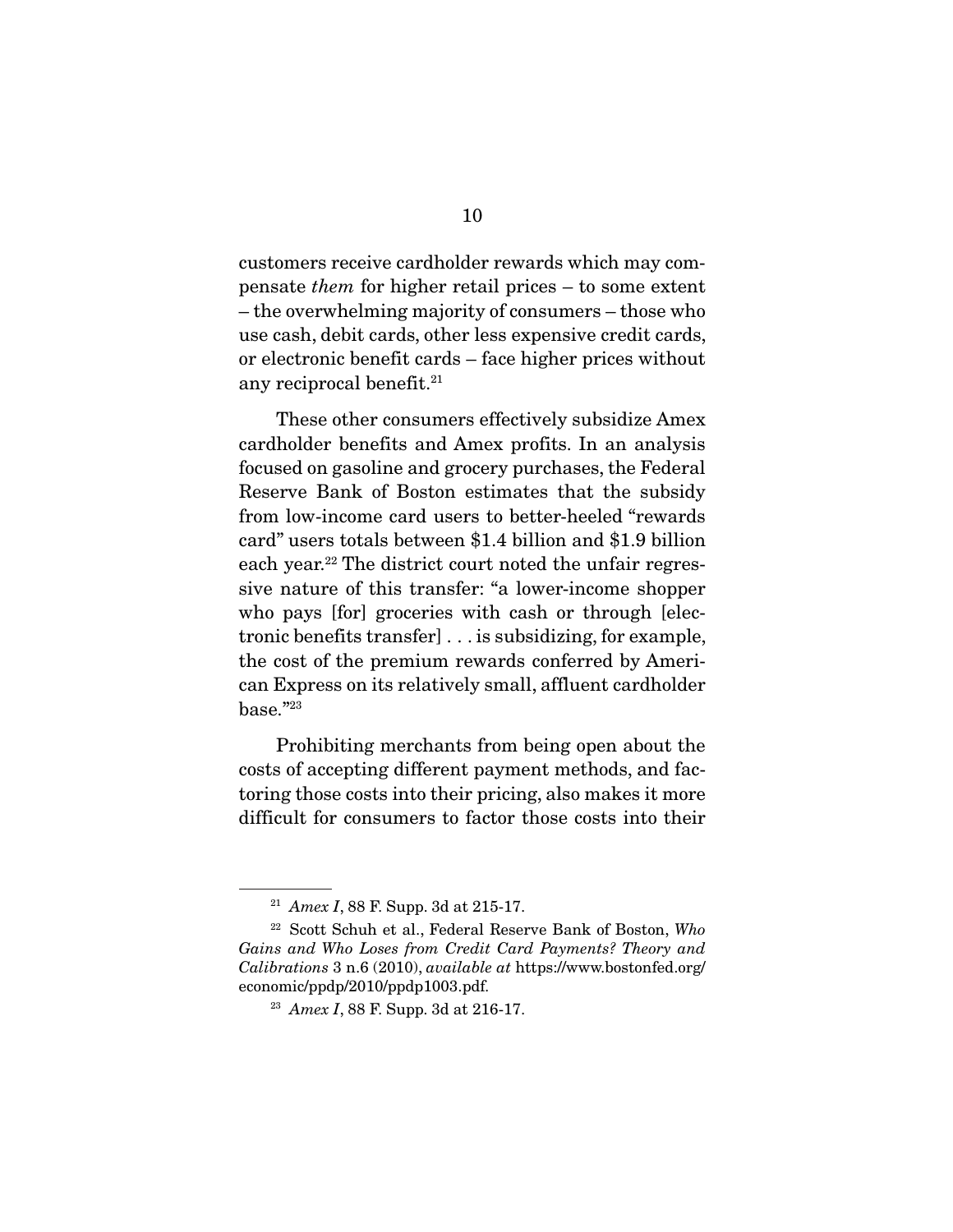purchasing decisions.<sup>24</sup> The result is more use, of more expensive credit cards, than would otherwise occur. Uneconomical credit card use leads in turn to diminished consumer purchasing power, less saving, greater borrowing, more borrowing-related fees, and higher levels of indebtedness than would be present in a more efficient and competitive market.<sup>25</sup> Further still, merchant restraints heighten the barriers to entry for mobile electronic payment businesses and other would-be market participants, who could bring lower-cost options into the marketplace, by obscuring the true costs of credit cards, thereby neutralizing any cost advantages that new entrants could bring to bear in the marketplace.26

 If Amex were unable to use its market leverage to impose these anticompetitive restrictions on merchants, merchants would be free to communicate with consumers about lower-cost payment methods and

<sup>24</sup> *See* Steven Semeraro, *Assessing the Costs & Benefits of Credit Card Rewards: A Response to Who Gains and Who Loses from Credit Card Payments? Theory and Calibrations*, 25 Loy. Consumer L. Rev. 30, 47-59 (2012); *see also Cal. Dental Ass'n v. F.T.C*., 526 U.S. 756, 784-85 (1999) (Breyer, J., concurring in part and dissenting in part) ("To restrain truthful advertising about lower prices is likely to restrict competition in respect to price – 'the central nervous system of the economy.'") (citing *United States v. Socony-Vacuum Oil Co*., 310 U.S. 150, 224 n.59 (1940)).

<sup>25</sup> William W. Shaw, A Question of Integrity, Credit Card Mgmt., Feb. 2005, at 48. In general, credit card reward programs encourage consumers to shift to more expensive payment methods.

<sup>26</sup> Adam J. Levitin, *Priceless? The Economic Costs of Credit Card Merchant Restraints*, 55 UCLA L. Rev. 1321, 1386 (2008).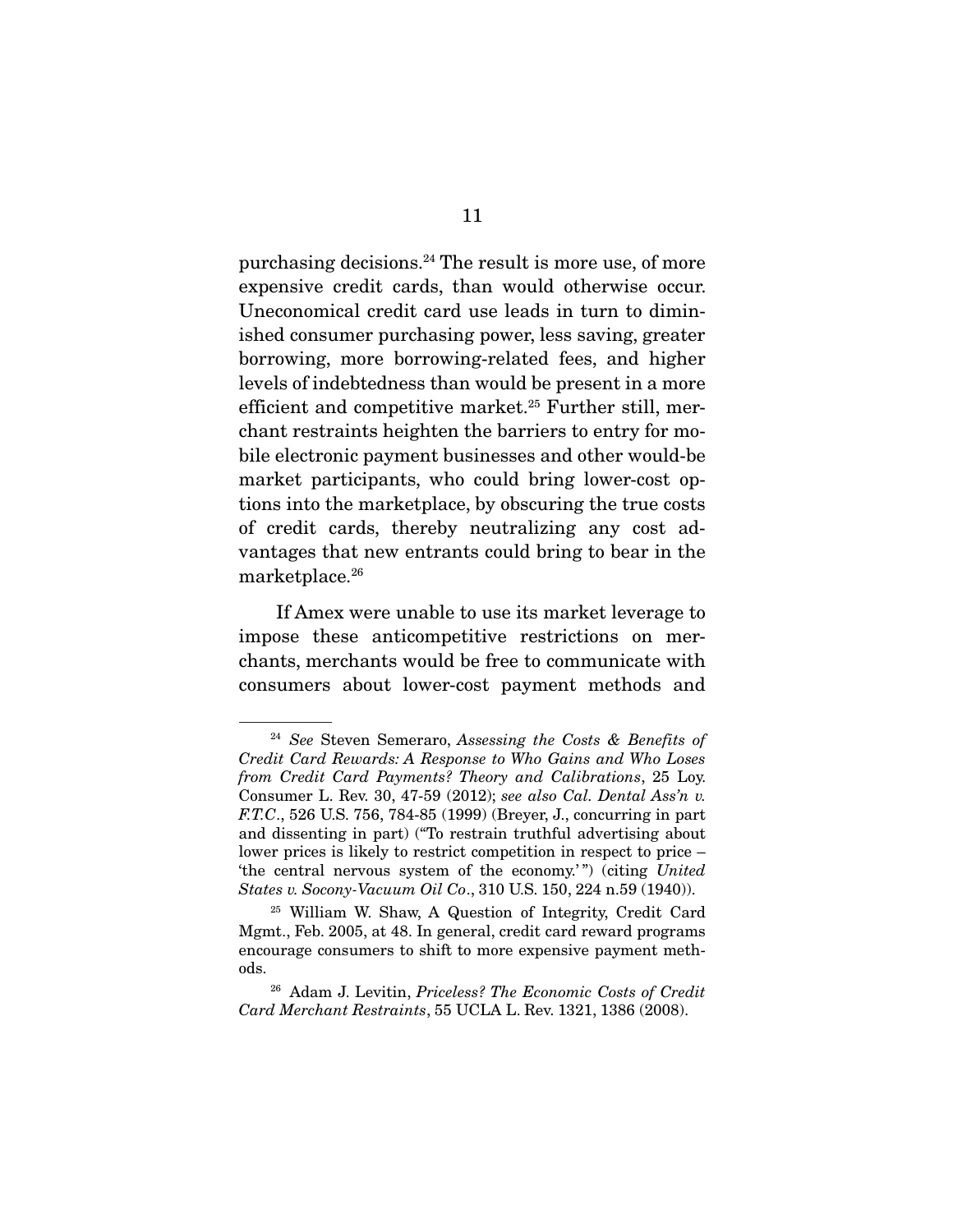offer consumers incentives to use them. Amex would then be subject to competitive pressure to lower its merchant fees. Consumers would enjoy lower prices across the board, with the greatest benefits flowing to the lower end of the income spectrum, where consumers have to live on a budget. Unless the decision below is reversed, American consumers will continue to suffer from artificially elevated retail prices and hidden subsidization of costly high-end "reward" programs that ultimately benefit mostly Amex.

### II. The Second Circuit's Opinion Fails to Accord the Requisite Deference to the District Court's Findings of Fact.

 After a lengthy trial during which dozens of witnesses testified and a voluminous evidentiary record was developed, the district court found that the restraints Amex imposed on merchants spurred prices upward for *all* consumers and thwarted price competition among credit card companies.<sup>27</sup> The Second Circuit reached a somewhat different conclusion: that Amex's merchant restraints "protect[]" its merchantfee revenue and thereby "affect competition[.]"28 The Second Circuit also emphasized that disallowing merchant restraints could diminish "the optimal level of cardholder benefits, which in turn may reduce the intensity of competition among payment-card networks

<sup>27</sup> *Amex I*, 88 F. Supp. 3d at 150-51.

<sup>28</sup> *Amex II*, 838 F.3d at 205.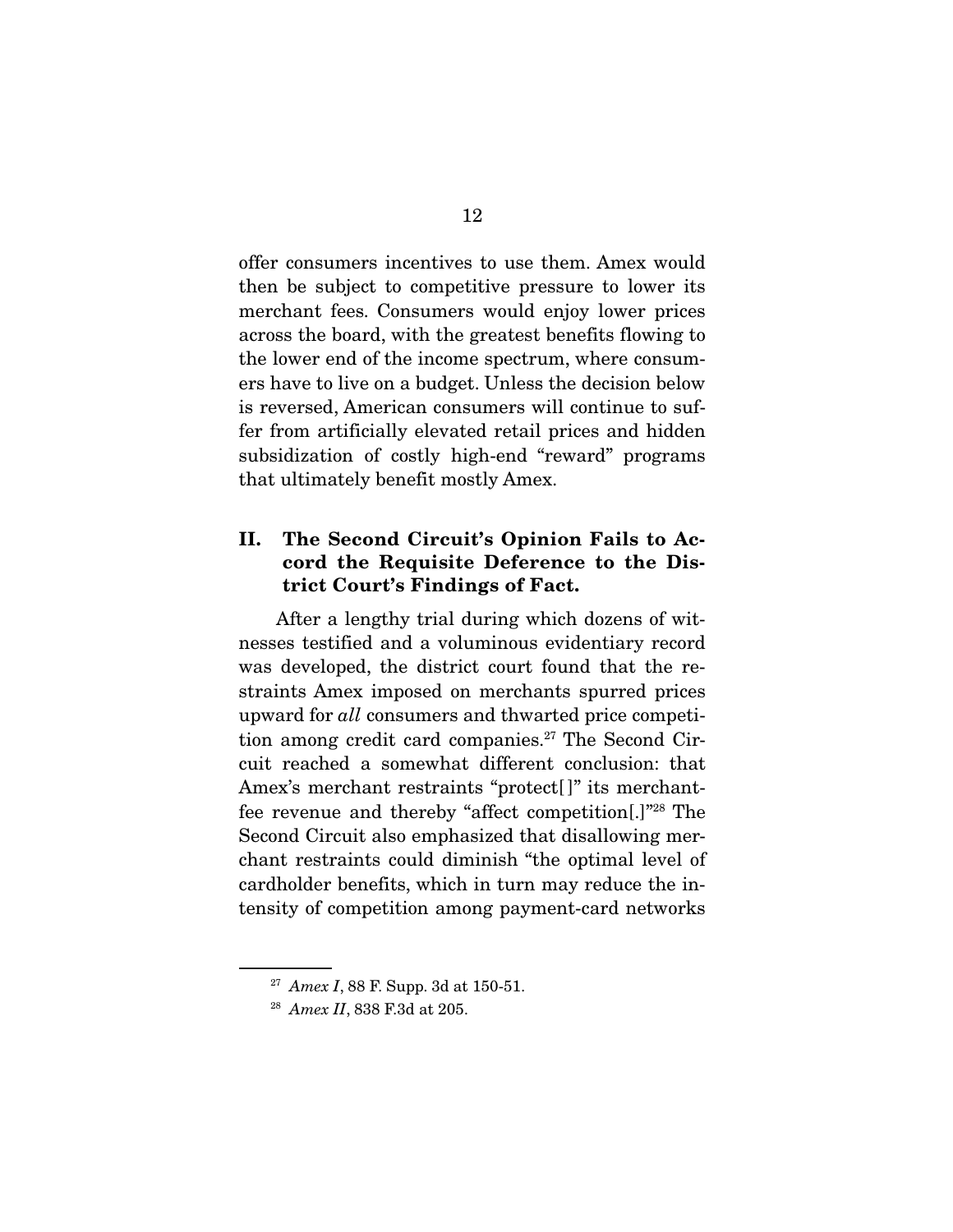on the cardholder side of the market."29 In a footnote, the Second Circuit declared that the district court erred by failing to account for the cardholder benefits that many Amex customers enjoy.30

 This assertion cannot be squared with the district court's findings of fact. The district court wrote that "[Amex] executed a series of targeted [merchant fee] increases . . . with the stated purpose of better aligning its prices with the value it perceived as being delivered to both cardholders and merchants[ ]" but failed to "pair [increased revenues from increased merchant fees] with offsetting adjustments on the cardholder side of the platform.  $\ldots$ <sup>"31</sup> In other words, the district court found that Amex failed to even apportion the additional revenue from increased merchant fees to cardholder rewards.

 Moreover, the fact that a select subset of consumers might receive benefits – the Amex cardholders' kickback "rewards" – does not justify the harm inflicted on consumers more broadly through the higher retail prices they pay as a result of the higher credit card fees merchants are forced to incur.

<sup>29</sup> *Id*. It bears mentioning that there is no factual *or legal* basis for this claim. Procompetitive effects in one market cannot authorize anticompetitive restraints on trade in another market. *See Nat'l Soc'y of Prof 'l Eng'rs v. United States*, 435 U.S. 679, 695 (1978).

<sup>30</sup> *Amex II*, 838 F.3d at 204 n.52.

<sup>31</sup> *Amex I*, 88 F. Supp. 3d at 195-96.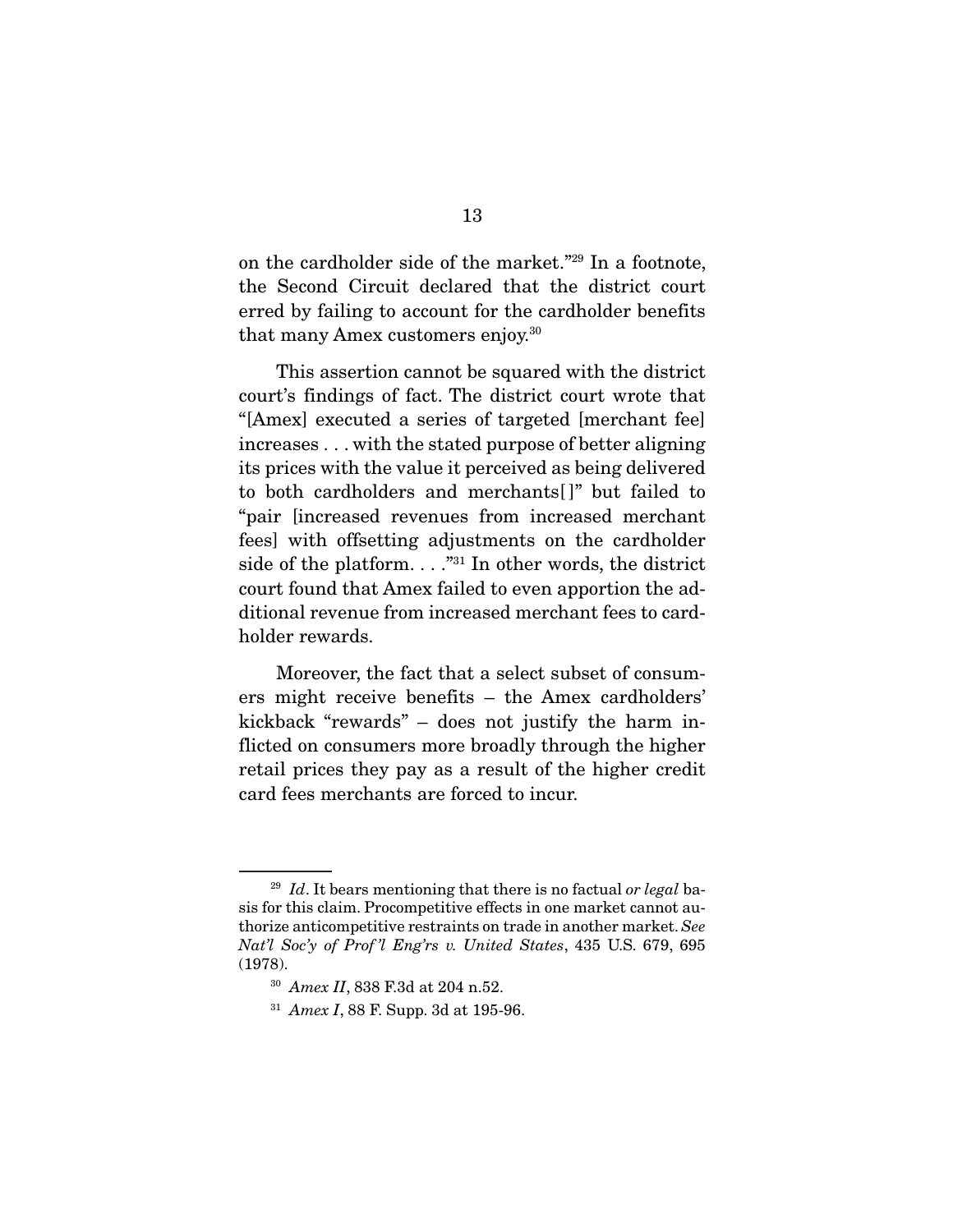The Second Circuit's opinion fails to point to any contrary evidence in the record and does not otherwise attempt any explanation of why the district court's findings are "clearly erroneous." Indeed, the opinion does not account for these findings in any way. Compounding these errors is the footnote that contradicts – indeed, whitewashes – the district court's thorough examination of the record and detailed resultant finding on cardholder benefits.32

 It may be true that a small number of relatively prosperous credit card holders benefit from Amex's efforts to isolate its high merchant fees from price competition, but the district court also found that *all consumers* were harmed by artificially inflated prices. Yet the Second Circuit's opinion fails to so much as acknowledge the district court's finding that merchant restraints drive up prices for consumers across the board. In so doing, the Second Circuit failed to show the appropriate deference to the district court's factual findings. $33$ 

 The result is that the Second Circuit placed the arguable interest of credit card holders in reaping more cardholder rewards above the interest *all*

<sup>32</sup> *Amex II*, 838 F.3d at 204 n.52.

<sup>33</sup> *Cf. Anderson v. City of Bessemer City*, 470 U.S. 564, 573-74 (1985) ("If the district court's account of the evidence is plausible in light of the record viewed in its entirety, the court of appeals may not reverse it even though convinced that had it been sitting as the trier of fact, it would have weighed the evidence differently. Where there are two permissible views of the evidence, the factfinder's choice between them cannot be clearly erroneous.").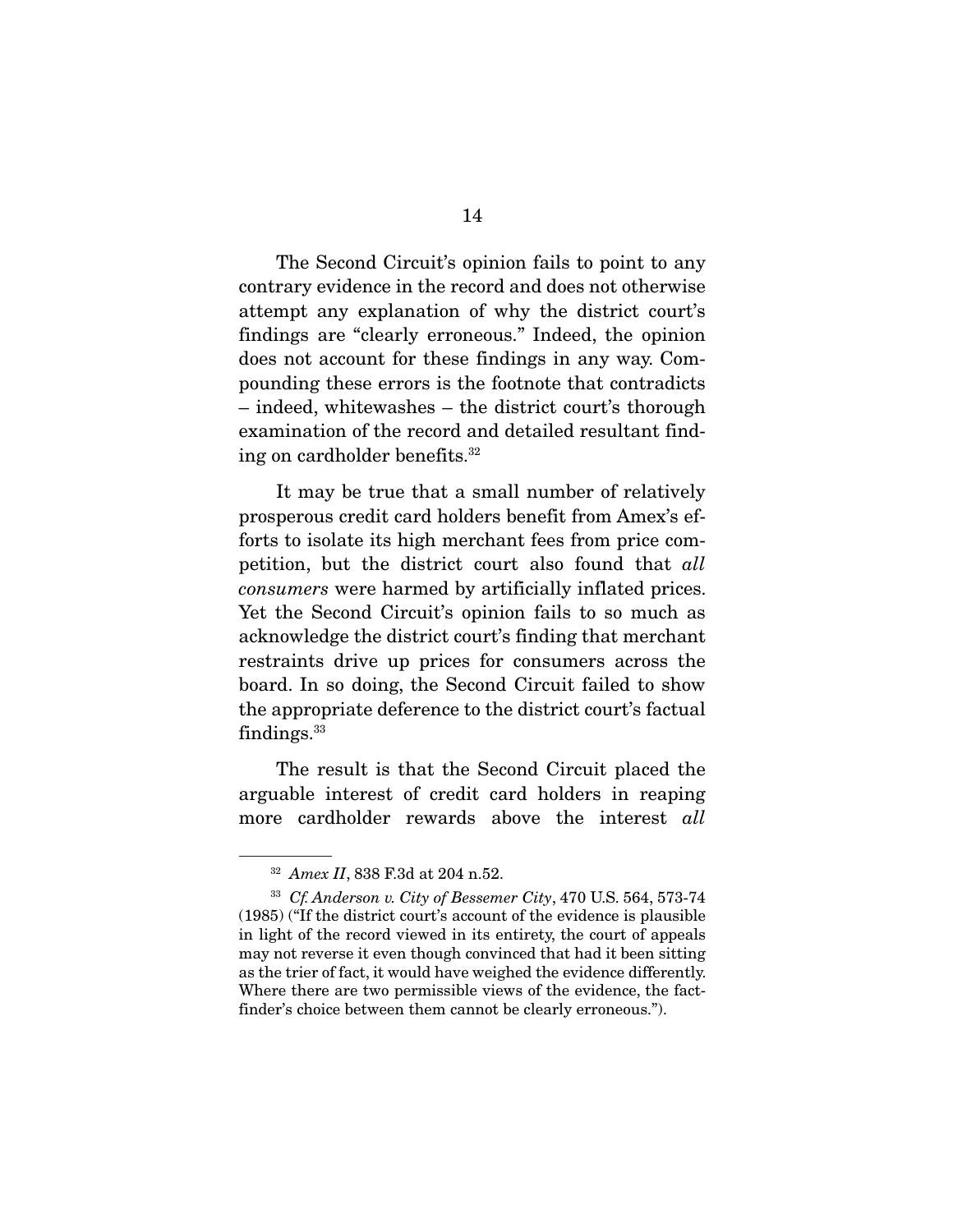businesses have in meaningful competition with respect to credit card fees, not to mention the interests *all* consumers have in lower prices. Under this logic, a firm can substantially restrain horizontal competition in one market if it can show some possible procompetitive effect in another market – even if anticompetitive effects predominate in other markets as well. There is no basis in fact or law for this view.34

### **CONCLUSION**

--------------------------------- ---------------------------------

 The decision below should be reversed to prevent a warped understanding of antitrust jurisprudence from spreading and to allay the harm to consumers

<sup>34</sup> *See supra* note 27.